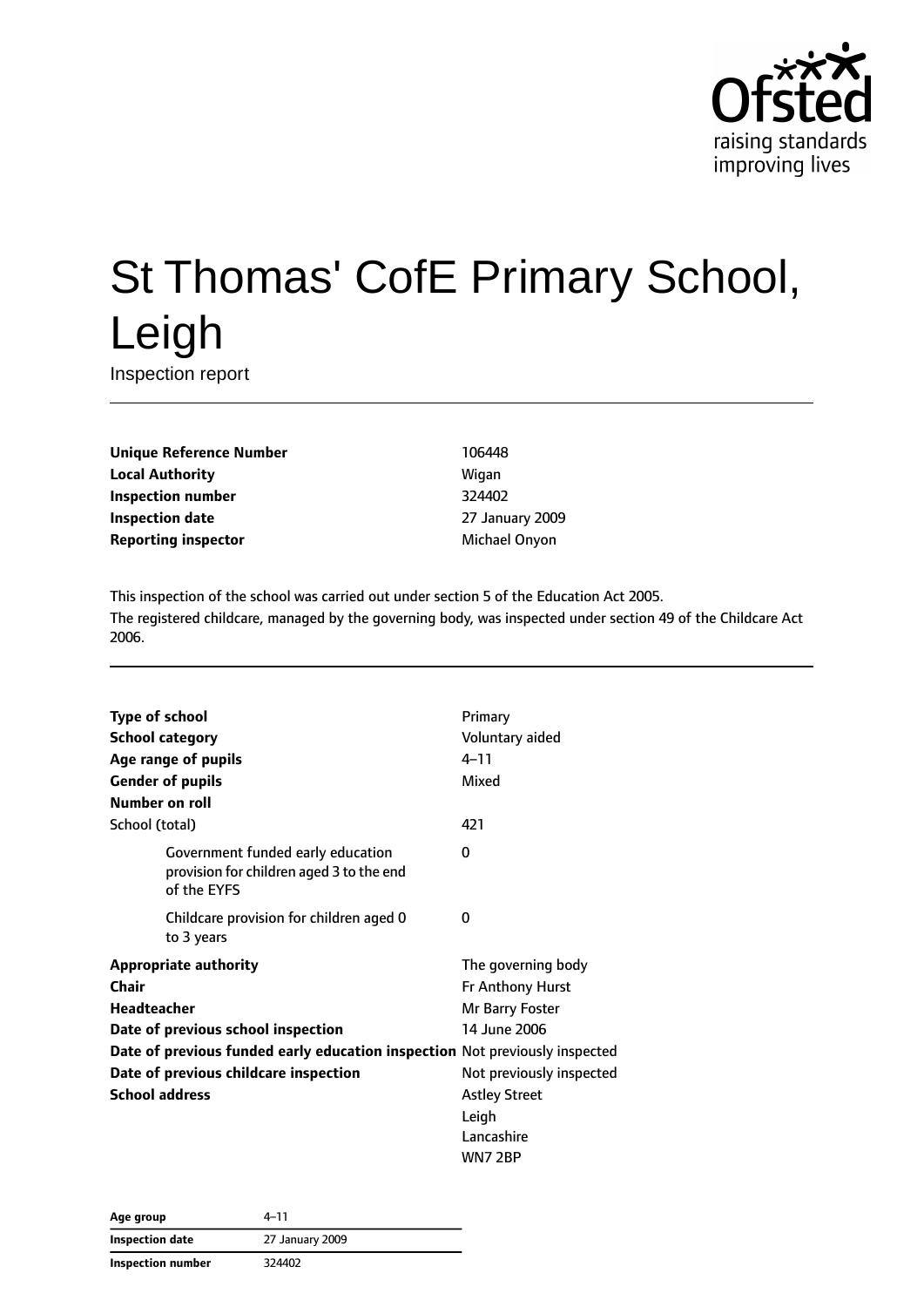**Telephone number** 01942 672730 **Fax number** 01942 262238

| Age group         | $4 - 11$        |
|-------------------|-----------------|
| Inspection date   | 27 January 2009 |
| Inspection number | 324402          |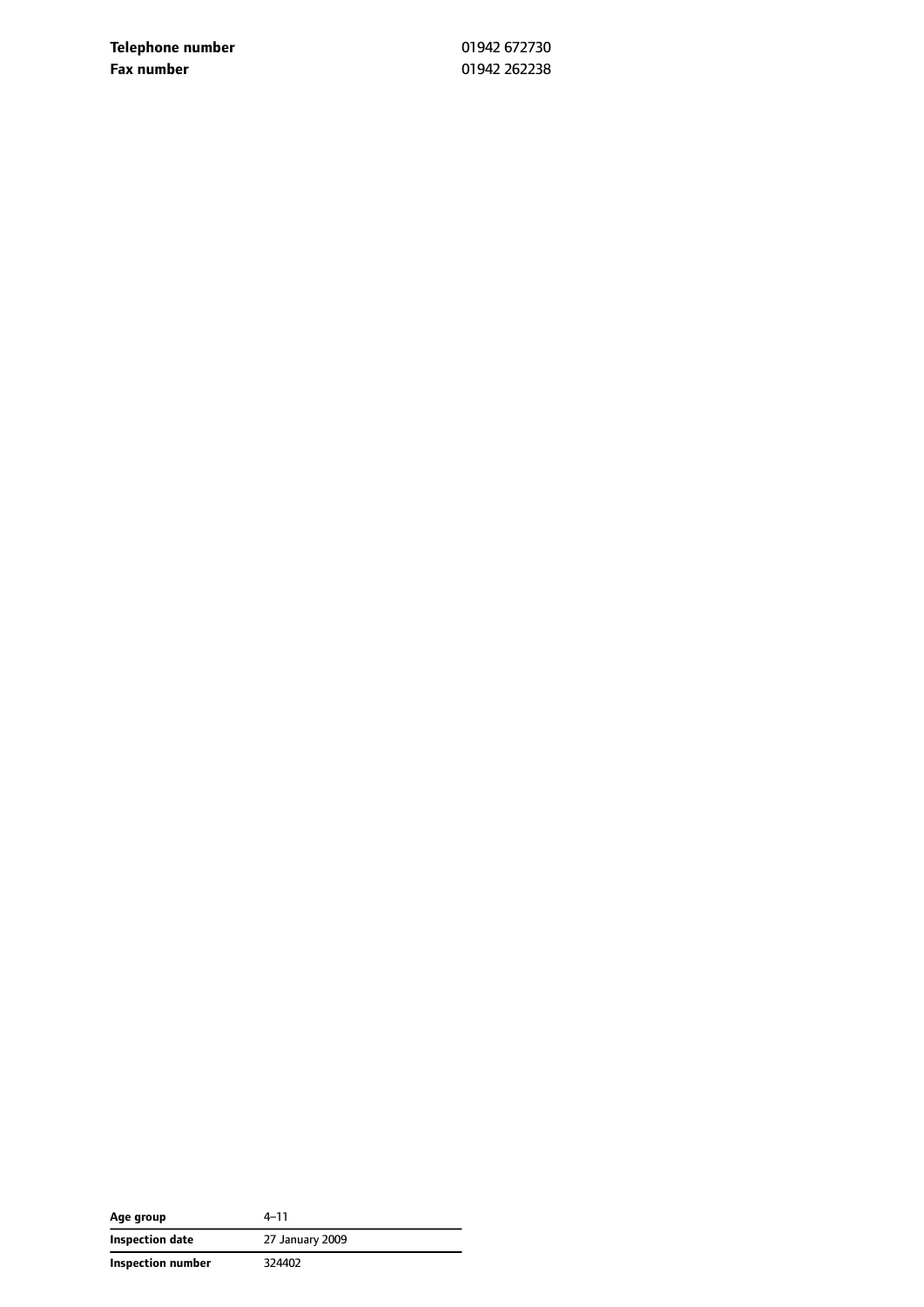.

<sup>©</sup> Crown copyright 2009

Website: www.ofsted.gov.uk

This document may be reproduced in whole or in part for non-commercial educational purposes, provided that the information quoted is reproduced without adaptation and the source and date of publication are stated.

Further copies of this report are obtainable from the school. Under the Education Act 2005, the school must provide a copy of this report free of charge to certain categories of people. A charge not exceeding the full cost of reproduction may be made for any other copies supplied.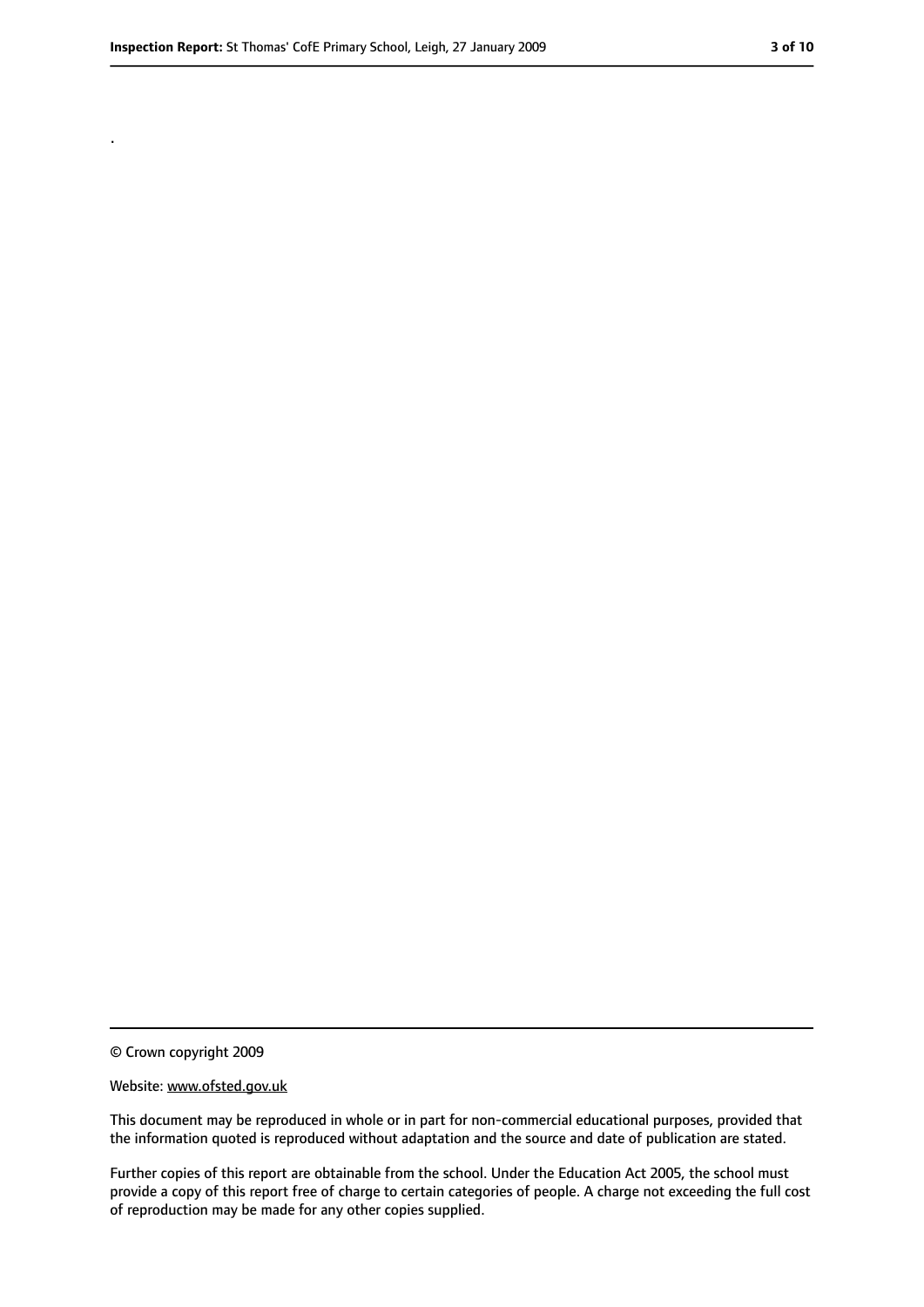## **Introduction**

The inspection was carried out by two Additional Inspectors.

The inspectors evaluated the overall effectiveness of the school and investigated the following issues:

- Pupils' achievement in English, mathematics and science.
- The impact on learning of personal development, well-being, care and support.
- The quality of academic quidance offered to pupils.
- The impact of leadership and management.

Evidence was gathered from performance data and other school documentation, observations of teaching and learning, the work produced by pupils, parents' questionnaires, and discussions with pupils, staff and governors. Other aspects of the school's work were not investigated in detail.

## **Description of the school**

This is a larger than average primary school which serves a mixed social area. The vast majority of the pupils are from a White British background. The proportion of pupils with learning difficulties and/or disabilities is below average as is the proportion eligible to receive free school meals. Children in the Early Years Foundation Stage are taught in two Reception classes. There is a pre-school provision on site, which is run by a private provider and did not form part of this inspection.

## **Key for inspection grades**

| Grade 1 | Outstanding  |
|---------|--------------|
| Grade 2 | Good         |
| Grade 3 | Satisfactory |
| Grade 4 | Inadequate   |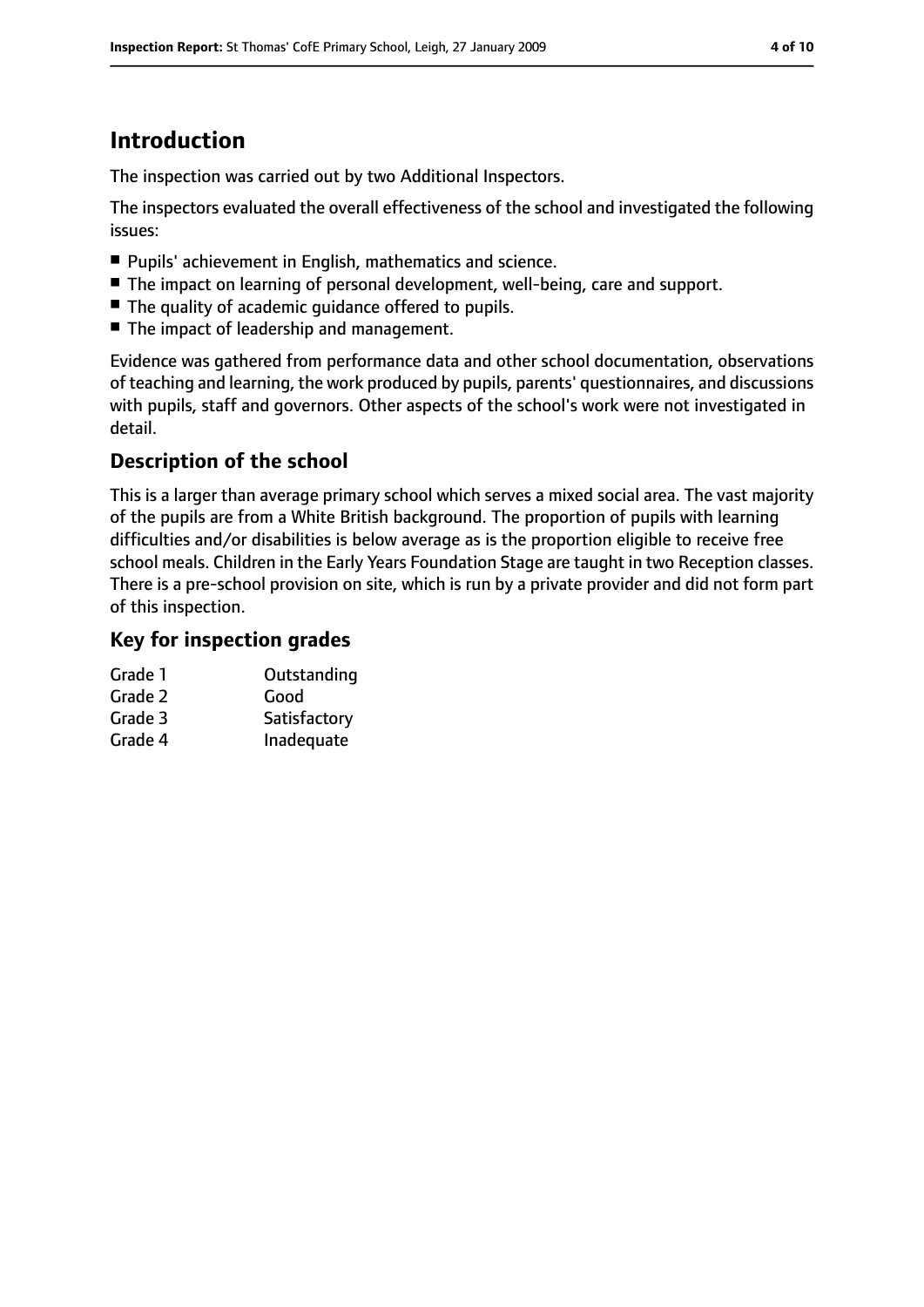## **Overall effectiveness of the school**

#### **Grade: 1**

This is an outstanding school where pupils consistently achieve high standards academically and in their personal development.

Personal development, including spiritual, moral, social and cultural development is outstanding. Pupils have an excellent understanding of the importance of diet and exercise in a healthy lifestyle. They appreciate the healthy, balanced lunches and take part in the range of sports clubs and activities on offer. They feel safe in the secure environment. Pupils are confident that they can approach an adult if they have a concern and are proud of the fact that they support each other through difficulties. The overwhelming majority of parents say how much their children enjoy coming to school. Attendance is excellent. Pupils make an excellent contribution to the school and wider community as school councillors and eco committee members, often presenting concerts and drama productions to other groups in the community. Pupils are articulate and confident and this prepares them very well for the future. Behaviour is exemplary.

Pupils' achievement is excellent. From a starting point that is below that expected for their age, pupils advance their learning rapidly as they move through the school. Good progress occurs in Key Stage 1. The school's tracking information shows that in the 2008 national assessments, the seven-year-olds maintained the high standards of the previous years, reaching above average standards. By the time pupils leave at the end of Year 6, they reach standards that are significantly above average in English, mathematics and science with an above average proportion gaining the higher Level 5. Leaders fully recognised the need for higher attaining pupils to reach the higher levels in writing and they have successfully taken action to address the issue. Pupils with learning difficulties and/or disabilities achieve outstandingly well because of the high quality of the support they receive. The school has very good systems for assessing pupils' progress and this helps to ensure that those pupils who are above average at the end of Year 2 achieve a similar high level in Year 6.

The overall quality of teaching and learning is outstanding. Consistently good, and often outstanding, teaching through the school enables pupils to make excellent gains in their learning. Lessons are very well organised, with a clear purpose so pupils know what to do and they get on quickly. They respond well to the high expectations of behaviour and concentrate well whether listening to teachers' clear explanations or working independently. Consequently, they learn very well. Work is very well planned to meet the needs of different groups so all achieve their best. In the best lessons, activities move at a fast pace and there is a high level of challenge that keeps pupils engaged and fully involved.

The curriculum is excellent. There is a strong and well-balanced emphasis on developing literacy, numeracy, and information and communication technology skills both in specific lessons and in other subjects so pupils reach a high standard. The school delivers a wide, creative curriculum and pupils talk about how much they enjoy the many art, music and sporting opportunities on offer. They are particularly keen to develop their skills in the French language and enthusiastic to email friends in a school in France. The curriculum is enhanced by an extensive range of additional activities to enhance learning. Pupils speak with enthusiasm about opportunities to keep fit at the weekly aerobics session. The very good programme for personal, social and health education contributes significantly to pupils' excellent personal development. Care, guidance and support are excellent. The recommended procedures for safeguarding pupils are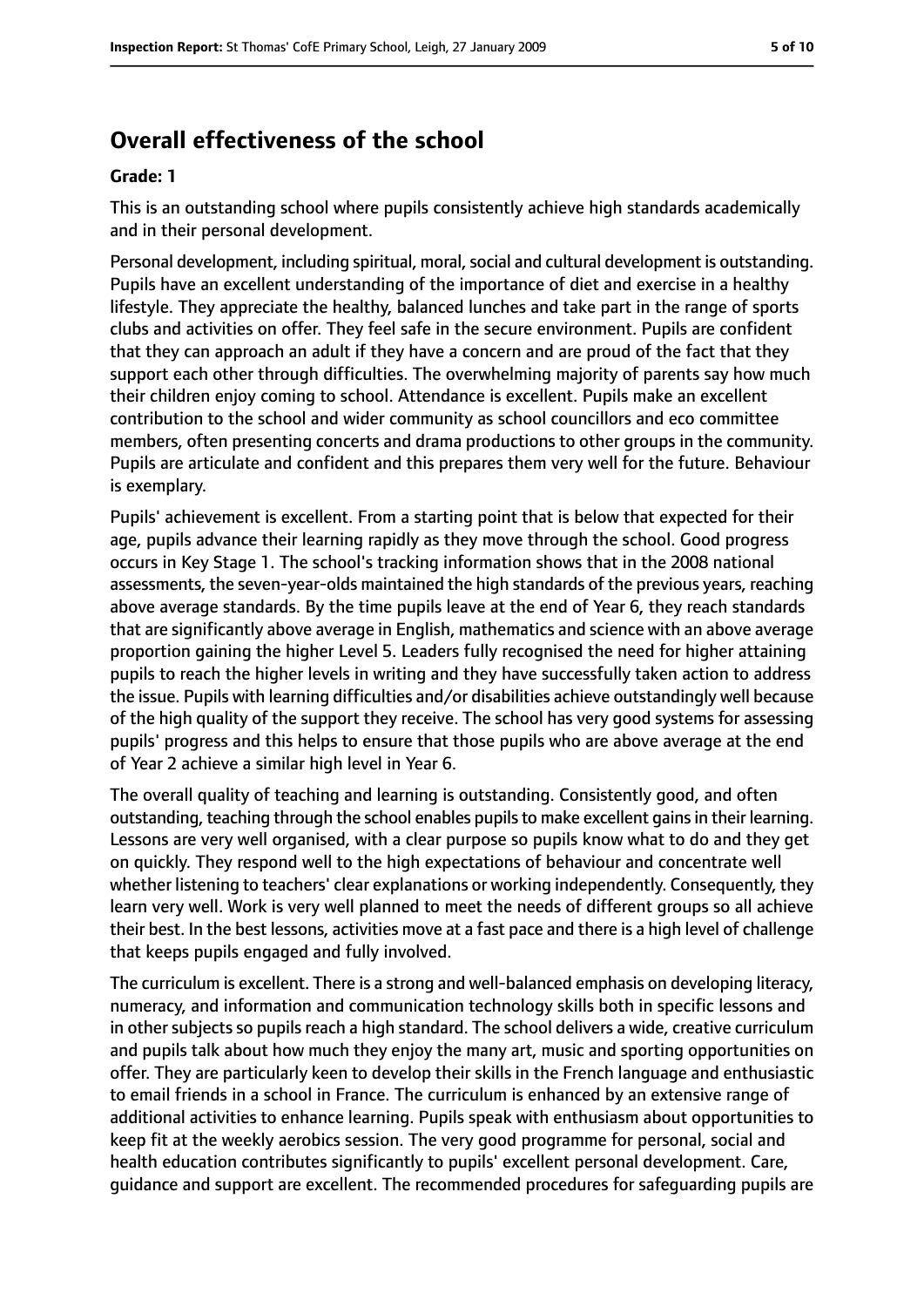in place and rigorously applied. The school has very good links with other professionals to provide specialist help when needed. Very effective practice sets pupils individual targets so they are very clear about what they need to do to improve. Consequently, standards are high.

Leadership and management are outstanding, and there is a constant focus on sustaining high levels of achievement. The headteacher provides clear leadership, and there is a strong sense of a team, working together to take the school forward. The school evaluatesits work thoroughly and accurately and uses the information very well to bring about improvements. This has resulted in sustained high standards and levels of care, and demonstrates an excellent capacity to improve further. The governors have an extremely clear understanding of the school's strengths and needs. They are a very welcome support to the management team, particularly their involvement in evaluating improvements to the school. The school provides excellent value for money. There is a strong commitment to community cohesion and this is seen in the harmonious way in which pupils work together, their close links with the local community, for example, the church, and links the school has established with other schools in this country and abroad. It fosters a sense of belonging and effectively values the diversity of pupils' different cultures and circumstances.

## **Effectiveness of the Early Years Foundation Stage**

#### **Grade: 2**

Provision for children in the Early Years Foundation Stage is good. After starting school with levels of development below those typical for their age, children make good progress and achieve well. The vast majority are confidently working within the recommended early learning goals by the time they enter Year 1. The teaching of literacy and numeracy skills is rooted in the practical activities that children find fun. Activities are purposeful, practical and children clearly enjoy their tasks. Although many children start school with limited communication skills, they quickly develop into confident speakers. There are good systems in place for assessing children's progress, and information is shared well with parents and carers. The level of care and support provided for the children is outstanding. Many parents remark that the excellent procedures for introducing children to school have helped them to settle quickly. The Early Years Foundation Stage is led and managed well with good teamwork amongst the staff. The school recently entered into a partnership with Sure Start, to help build relationships with families as they begin at school. Unfortunately, this success is mitigated by the loss of outdoor space created when the Sure Start building was completed. The classrooms are bright, inviting learning environments, however, the current lack of a dedicated outdoor area impacts negatively on the richness and breadth of the curriculum. Children miss the opportunity to develop their skills in all areas of learning, outside.

#### **What the school should do to improve further**

■ Provide a safe and secure area for outdoor play for children in the Early Years Foundation Stage.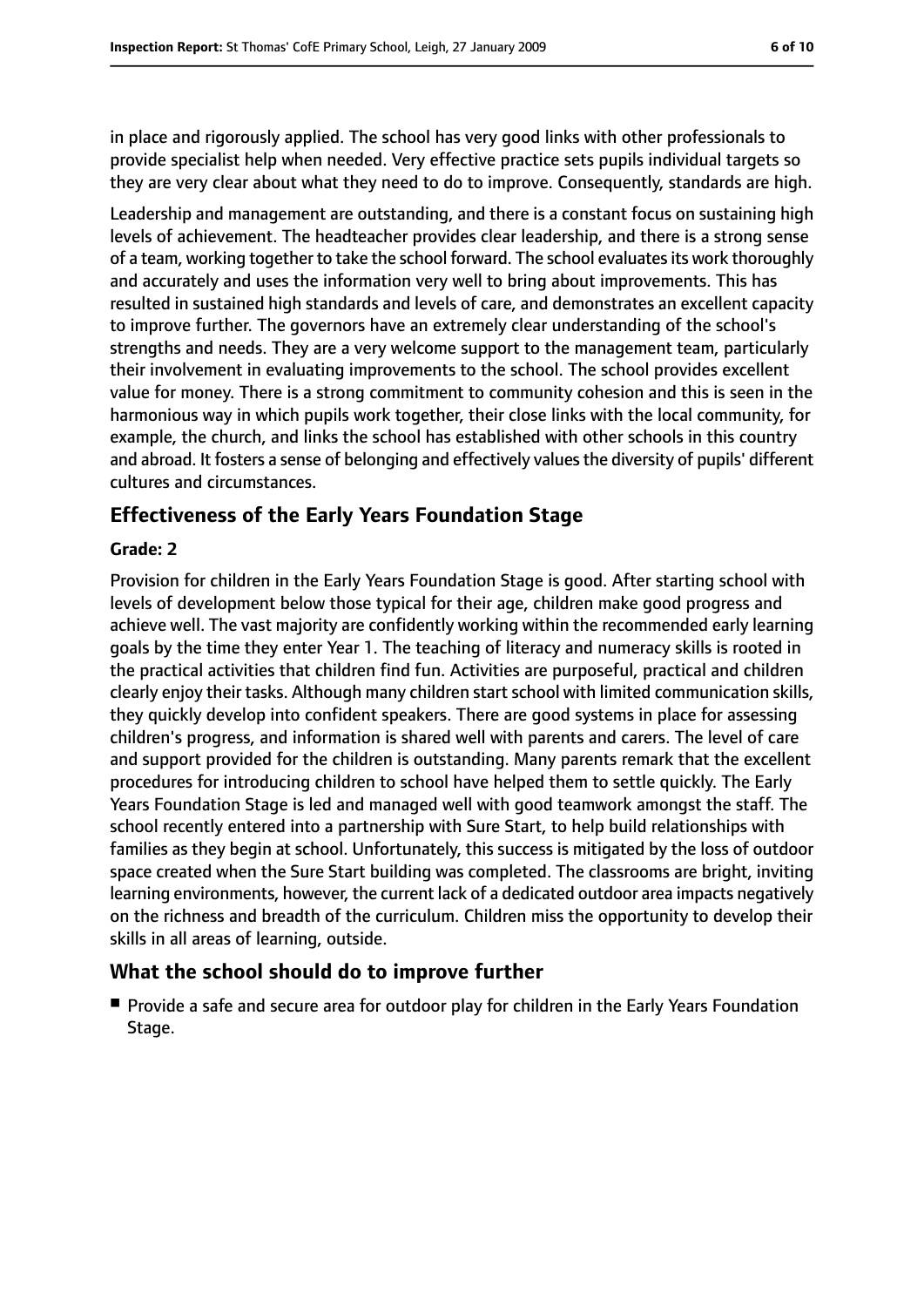**Any complaints about the inspection or the report should be made following the procedures set out in the guidance 'Complaints about school inspection', which is available from Ofsted's website: www.ofsted.gov.uk.**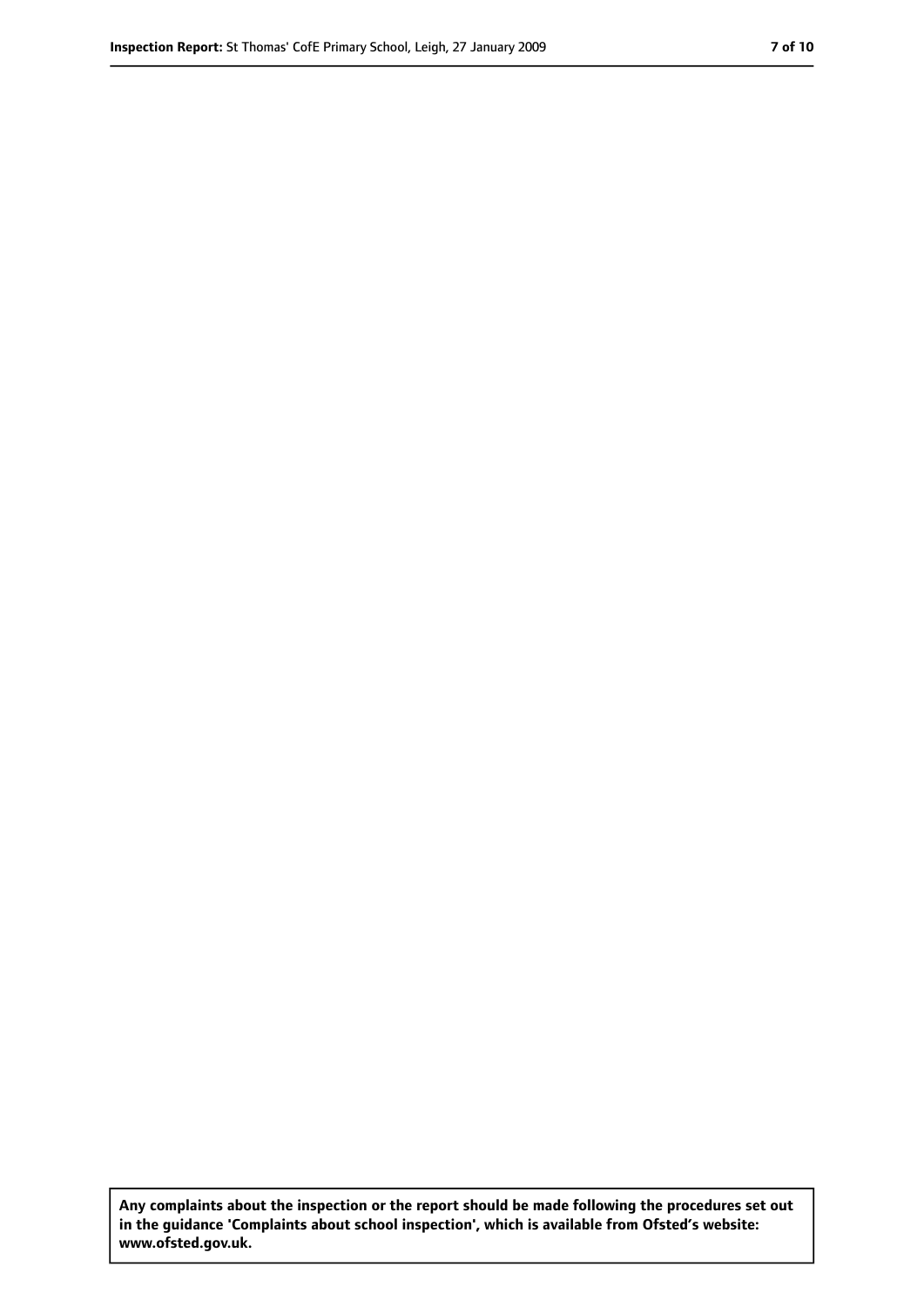# **Inspection judgements**

| Key to judgements: grade 1 is outstanding, grade 2 good, grade 3 satisfactory, and | <b>School</b> |
|------------------------------------------------------------------------------------|---------------|
| arade 4 inadequate                                                                 | Overall       |

## **Overall effectiveness**

| How effective, efficient and inclusive is the provision of<br>education, integrated care and any extended services in meeting the<br>needs of learners? |     |
|---------------------------------------------------------------------------------------------------------------------------------------------------------|-----|
| Effective steps have been taken to promote improvement since the last<br>inspection                                                                     | Yes |
| How well does the school work in partnership with others to promote learners'<br>well being?                                                            |     |
| The capacity to make any necessary improvements                                                                                                         |     |

## **Effectiveness of the Early Years Foundation Stage**

| How effective is the provision in meeting the needs of children in the<br><b>EYFS?</b>       |  |
|----------------------------------------------------------------------------------------------|--|
| How well do children in the EYFS achieve?                                                    |  |
| How good are the overall personal development and well-being of the children<br>in the EYFS? |  |
| How effectively are children in the EYFS helped to learn and develop?                        |  |
| How effectively is the welfare of children in the EYFS promoted?                             |  |
| How effectively is provision in the EYFS led and managed?                                    |  |

## **Achievement and standards**

| How well do learners achieve?                                                               |  |
|---------------------------------------------------------------------------------------------|--|
| $\vert$ The standards <sup>1</sup> reached by learners                                      |  |
| $\mid$ How well learners make progress, taking account of any significant variations $\mid$ |  |
| between groups of learners                                                                  |  |
| How well learners with learning difficulties and/or disabilities make progress              |  |

<sup>&</sup>lt;sup>1</sup>Grade 1 - Exceptionally and consistently high; Grade 2 - Generally above average with none significantly below average; Grade 3 - Broadly average to below average; Grade 4 - Exceptionally low.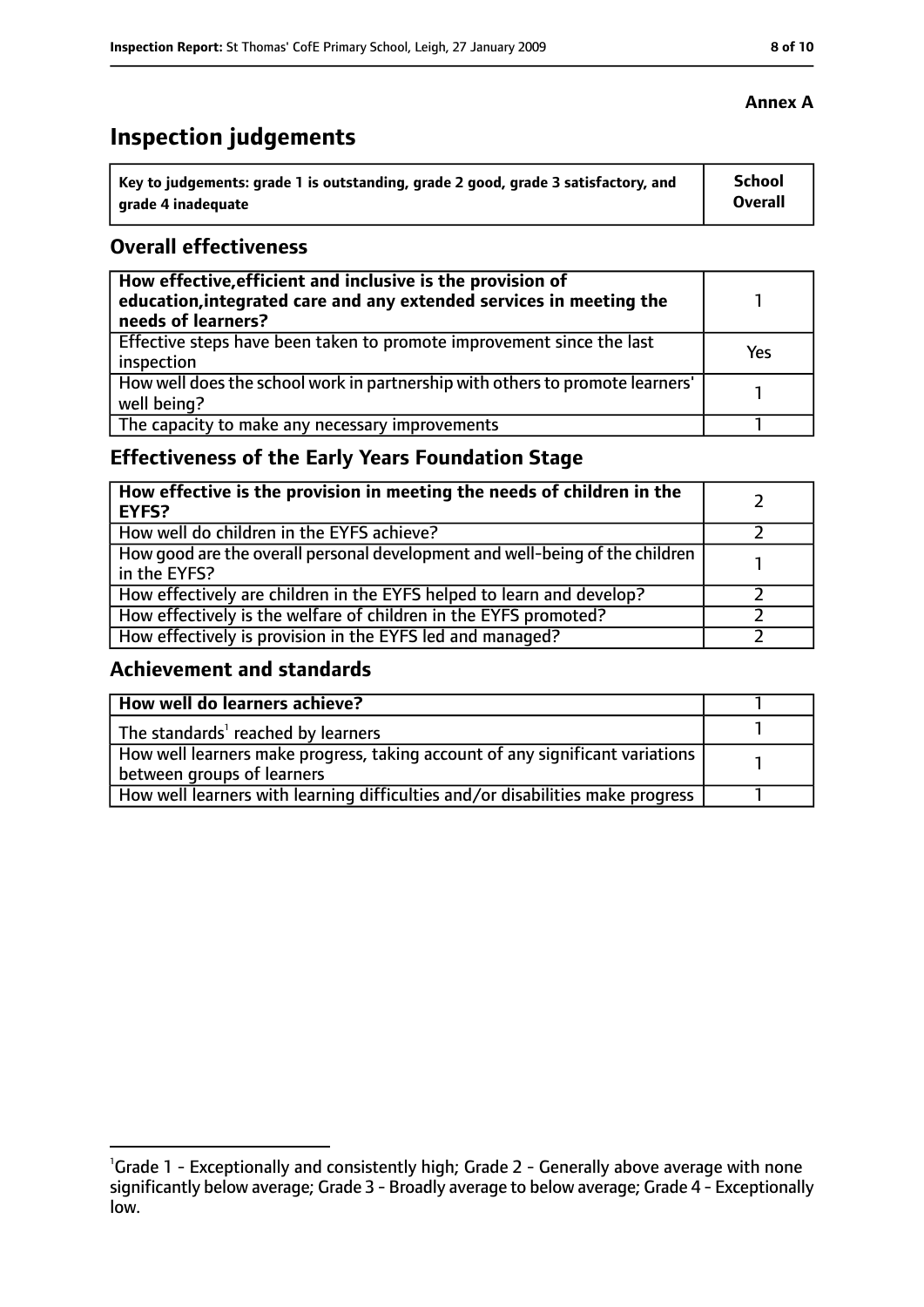## **Personal development and well-being**

| How good are the overall personal development and well-being of the<br>learners?                                 |  |
|------------------------------------------------------------------------------------------------------------------|--|
| The extent of learners' spiritual, moral, social and cultural development                                        |  |
| The extent to which learners adopt healthy lifestyles                                                            |  |
| The extent to which learners adopt safe practices                                                                |  |
| The extent to which learners enjoy their education                                                               |  |
| The attendance of learners                                                                                       |  |
| The behaviour of learners                                                                                        |  |
| The extent to which learners make a positive contribution to the community                                       |  |
| How well learners develop workplace and other skills that will contribute to<br>their future economic well-being |  |

# **The quality of provision**

| How effective are teaching and learning in meeting the full range of<br>learners' needs?              |  |
|-------------------------------------------------------------------------------------------------------|--|
| How well do the curriculum and other activities meet the range of needs and<br>interests of learners? |  |
| How well are learners cared for, quided and supported?                                                |  |

## **Leadership and management**

| How effective are leadership and management in raising achievement<br>and supporting all learners?                                              |            |
|-------------------------------------------------------------------------------------------------------------------------------------------------|------------|
| How effectively leaders and managers at all levels set clear direction leading<br>to improvement and promote high quality of care and education |            |
| How effectively leaders and managers use challenging targets to raise standards                                                                 |            |
| The effectiveness of the school's self-evaluation                                                                                               |            |
| How well equality of opportunity is promoted and discrimination eliminated                                                                      |            |
| How well does the school contribute to community cohesion?                                                                                      |            |
| How effectively and efficiently resources, including staff, are deployed to<br>achieve value for money                                          |            |
| The extent to which governors and other supervisory boards discharge their<br>responsibilities                                                  |            |
| Do procedures for safequarding learners meet current government<br>requirements?                                                                | <b>Yes</b> |
| Does this school require special measures?                                                                                                      | <b>No</b>  |
| Does this school require a notice to improve?                                                                                                   | No         |